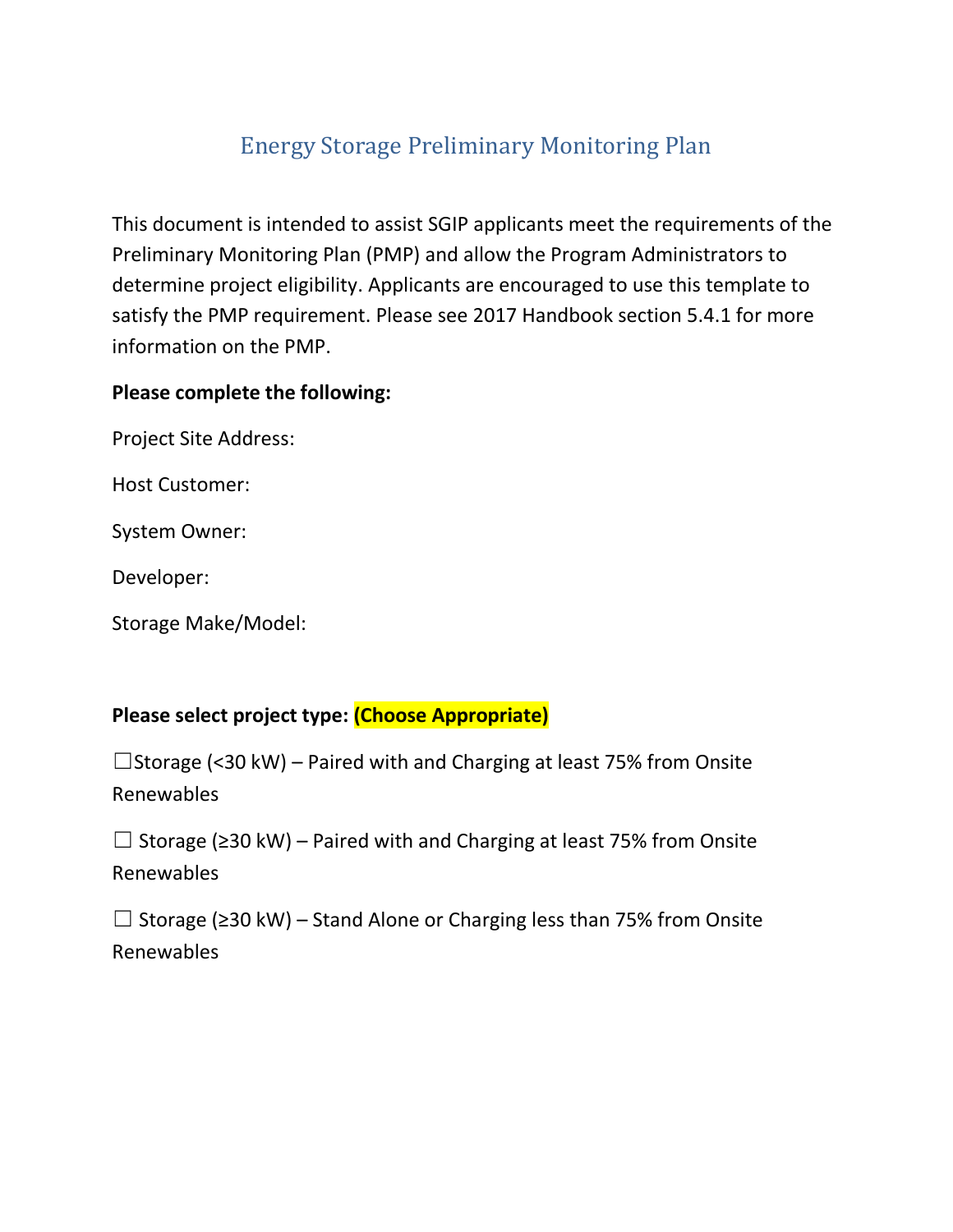### **For all projects, please provide the following information:**

1) Describe the proposed system, including major system components.

The system is composed of  $(1, 2, 3...)$  Sol-Ark hybrid inverters,  $(XX)$  kW of PV modules and a  $(XX)$  kWh battery bank. The system is grid connected via the Sol-Ark inverter which manages the power flow between the renewable generation/storage, home loads and the utility. The system is designed to disconnect from the utility upon outages in accordance with UL1741 SA and continue to power critical loads. All monitoring is handled through the PowerView Pro application, which can be accessed via an internet browser or smart device.

2) Describe the intended system operation and primary use case at the project site. (In other words, what specific service(s) will the storage system provide to the customer?)

The system is capable of energy arbitrage, demand charge management, shifting excess renewable generation, and back‐up operation. The intended or primary operation mode for this site will be to employ the shifting of excess renewable generation by enabling the system to charge when excess generation is available, and to discharge to serve site loads when renewable generation is insufficient or unavailable. In the event of a utility outage, the system is capable of islanding to power critical loads using renewable generator and/or storage.

- 3) Is there a "back-up only" setting or operational mode available for the storage system, whereby the system will only discharge in the event of a grid outage? ☒ Yes
	- $\Box$  No

If yes, please explain how you are ensuring that this project will meet SGIP operational requirements, notwithstanding the "back-up only" option, over the 10 year permanency period:

The system has been programed to operate in a non‐backup mode as its default operation at the time of installation. The system can be locked out from any further changes by the end user after programming for non-backup mode.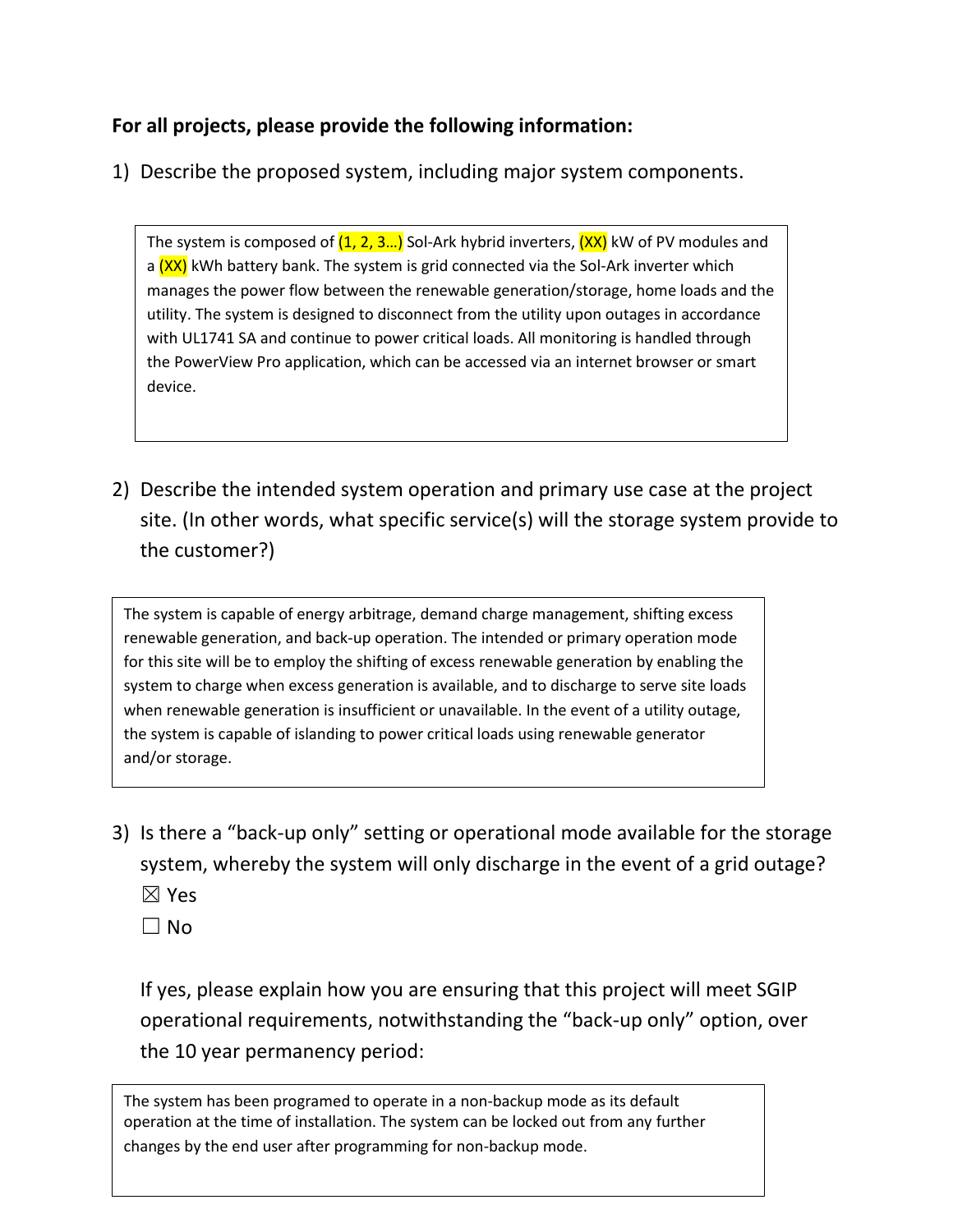## 4) Describe the existing load to be displaced by storage system operation. (Choose Appropriate)

The system has been installed and configured such that the whole home demand will be supplemented by the ESS during normal operation (OR such that the whole home will be powered by the ESS during the peak rates and via utility power at all other times). In the event of a grid loss, only those loads in the critical loads panel, powered directly by the

5) Insert a simplified system layout of identifying major components and the proposed metering points at the project site. (Choose Appropriate)

Sub-Panel Back-Up Configuration

"Load" breaker of the inverter will be powered.<br>"Load" breaker will be powered.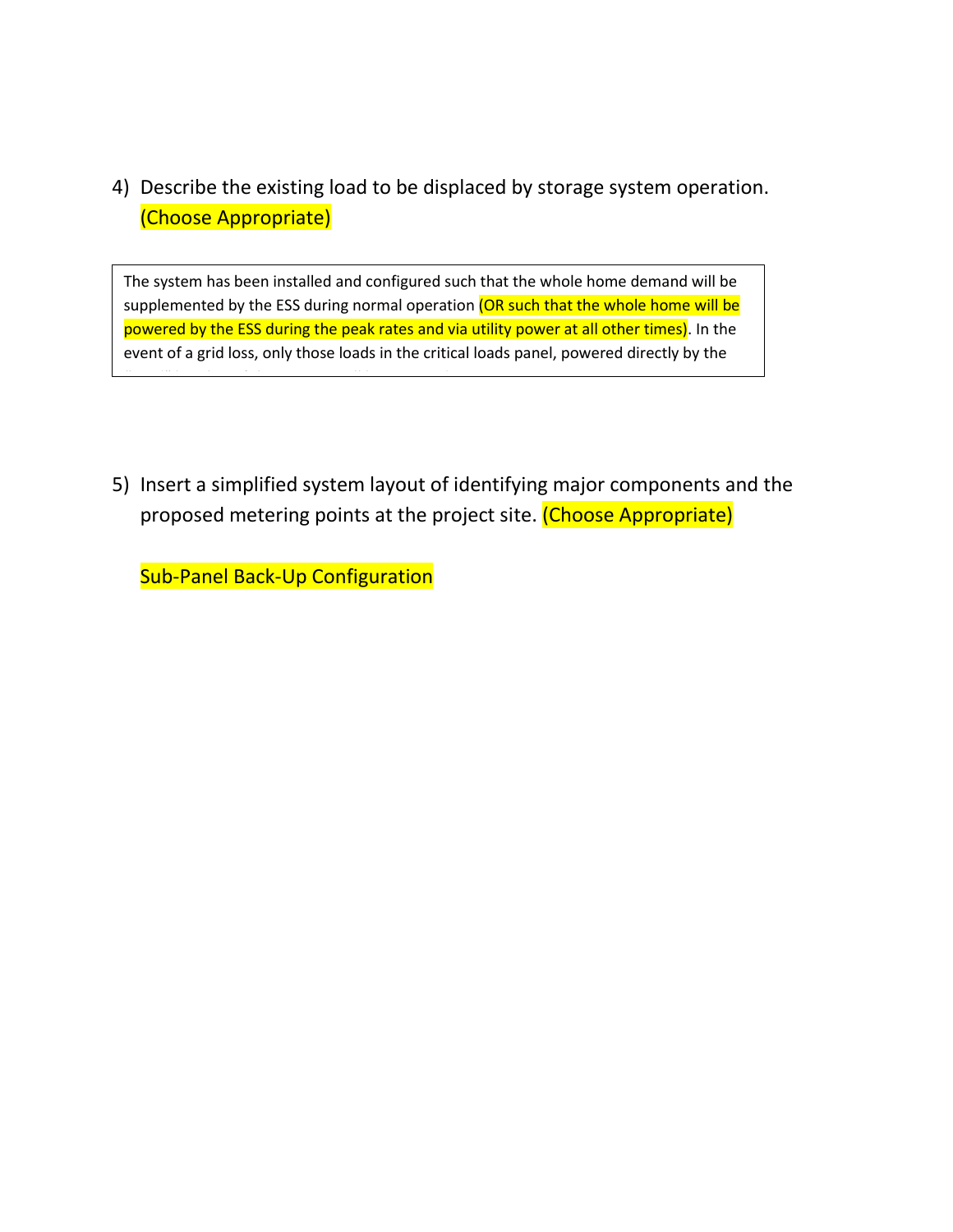

**AC Coupled<br>Inverter(s) -<br>OPTIONAL** 

Whole Home Backup Configuration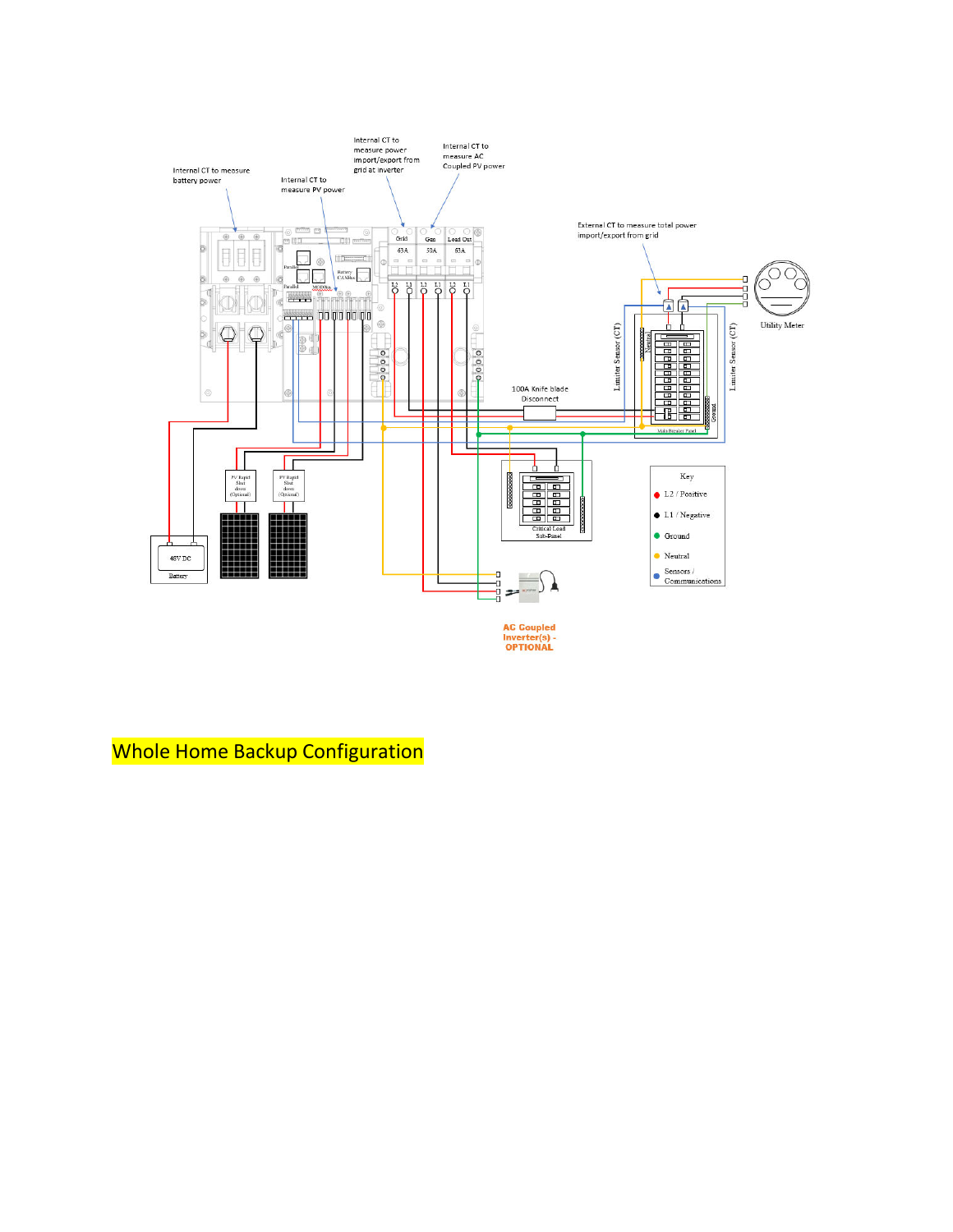

Other diagrams available by request.

6) Describe the metering components of the system, data to be collected at metering points, reasoning behind selected metering locations, and a description of the data acquisition system.

Data is collected by the Sol-Ark inverter using current transformers (CTs) both internal and external to the system. For DC input from PV and batteries, the Sol-Ark has bidirectional measurement capability for any power input or exported. Similarly, the Sol-Ark features bi-directional CTs to measure input/export interaction with the utility at the grid connection of the inverter. Finally, a pair of external CTs are installed on the load side of the service meter to measure net power flow to/from the utility which allows the Sol-Ark to account for any loads on the line side of the system. The measured data at these points allows the Sol-Ark to calculate total load demand of the site.

7) Describe the approach for collecting, storing and transferring operational data to the program. Describe the monitoring data source, frequency for collecting data, and the system's data storage capabilities.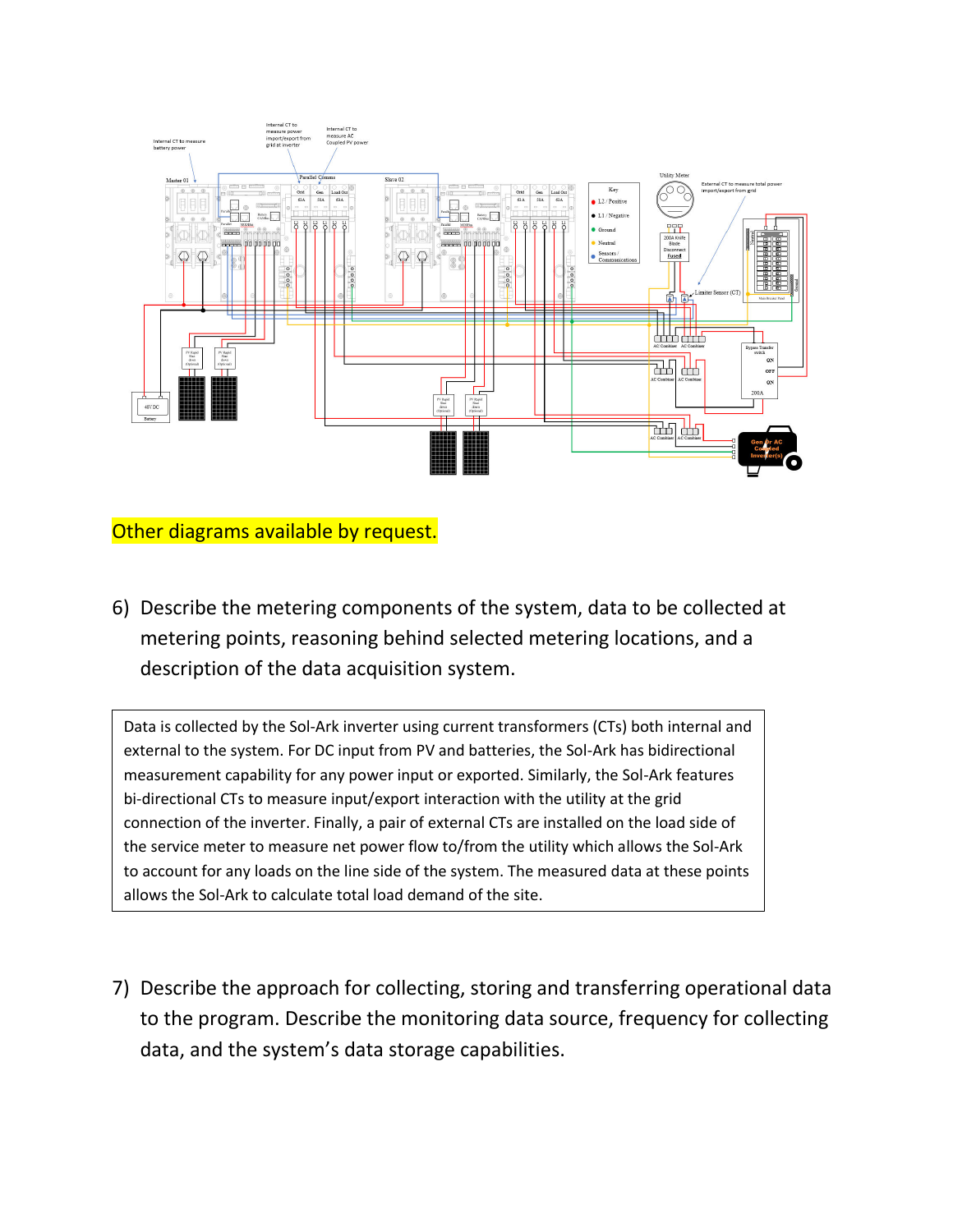Collected data is time stamped and exported to an offsite cloud server at intervals of 5 minutes. Offsite servers can store 25+ years of system operation. Data can be accessed using the PV Pro platform by Inteless using either a web browser or smart device app.

8) List the make and model of the external meters or energy management system to be installed that will log and transmit operational data.

No external equipment is necessary to log and transmit data.

## **For projects paired with and charging ≥75% from onsite renewables, please provide the following information:**

9) How will the system charge at least 75% from onsite renewables? Describe the anticipated charge/discharge schedule and/or control approach of the storage system and operational mode(s) to be deployed for this project site. (Choose Appropriate)

The Sol-Ark system will use metering points to measure power consumption for the site and send excess renewable generation to charge the batteries. During instances where system loads exceed renewable generation, the Sol-Ark will *(utilize only as much grid* power is necessary to meet site demand and only discharge in emergency insances OR discharge the necessary battery power to meet site demand).

Grid charging of batteries can be disabled entirely using software and the system locked to prevent changes.